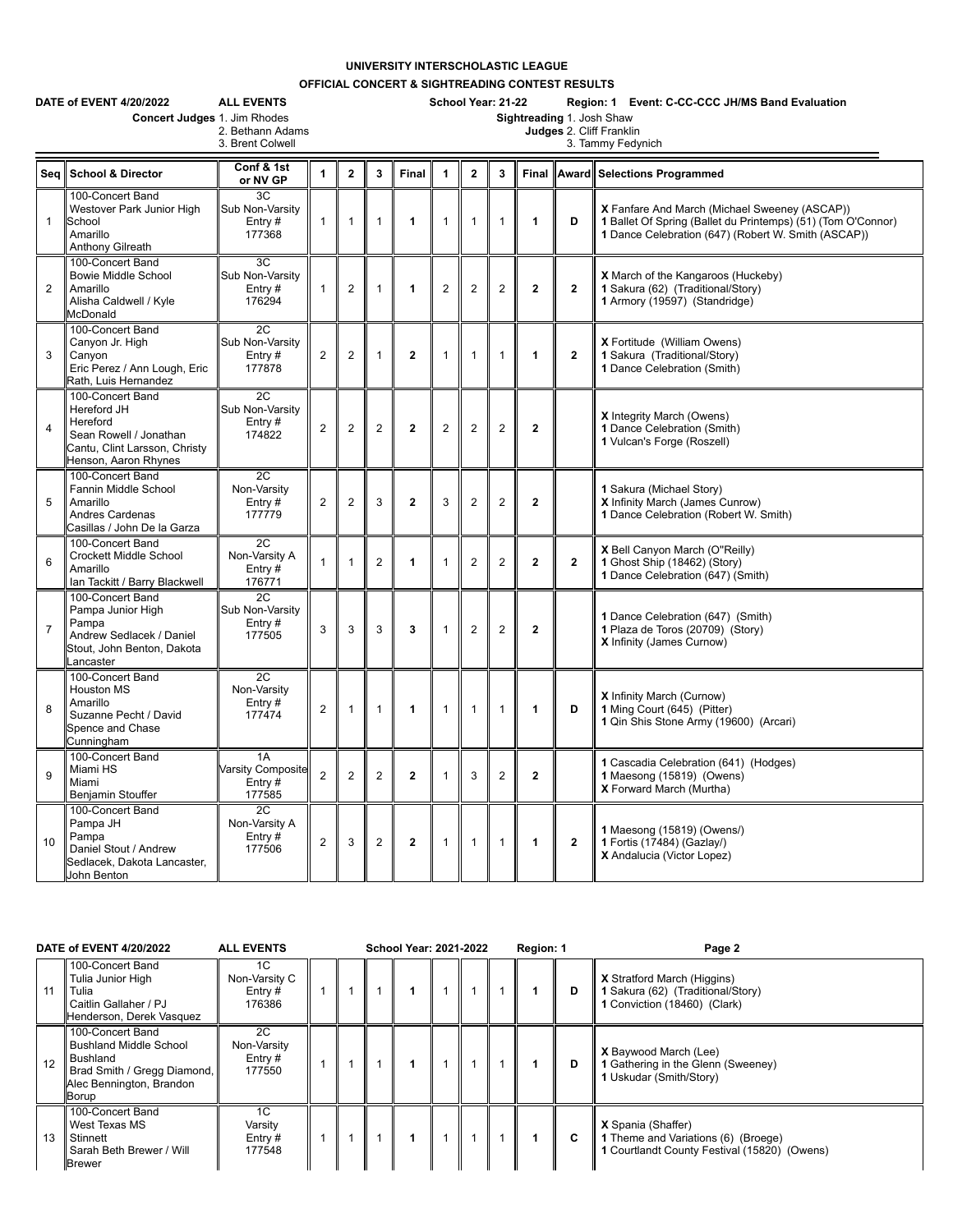| 14 | 100-Concert Band<br>Spearman Junior High<br>Spearman<br>Jacob Sexton / Jacob Davis.<br>Daniel Ward          | 1C<br>Non-Varsity<br>Entry#<br>175620      | $\overline{2}$ | $\overline{2}$ | 3            | $\overline{2}$       | 3              | $\mathbf{1}$ | $\overline{2}$ | $\mathbf{2}$   |              | X Synergy March (William Owens)<br>1 Dance Celebration (Robert W. Smith)<br>1 Majestica (Gary Gazlay)                               |
|----|-------------------------------------------------------------------------------------------------------------|--------------------------------------------|----------------|----------------|--------------|----------------------|----------------|--------------|----------------|----------------|--------------|-------------------------------------------------------------------------------------------------------------------------------------|
| 15 | 100-Concert Band<br>Childress Junior High<br>Childress<br>Cole Woods / Andrew Fowler                        | 1C<br>Varsitv<br>Entry $#$<br>176277       | 3              | 4              | 4            | 4                    | $\overline{2}$ | $\mathbf{2}$ | $\overline{2}$ | $\overline{2}$ |              | X All for One, One for All (Carol Brittin Chambers)<br>1 Mythos (17491) (Bernotas)<br>1 Armory (19597) (Standridge)                 |
| 16 | 100-Concert Band<br>Tulia JH<br>Tuila<br>PJ Henderson / Caitlin<br>Gallaher, Derek Vasquez                  | 1C<br>Varsity<br>Entry#<br>176281          | $\mathbf{1}$   | $\mathbf{1}$   | $\mathbf{1}$ | $\mathbf{1}$         | $\mathbf{1}$   | $\mathbf{1}$ | $\mathbf{1}$   | 1              | C            | X Wedgwood March (Owens)<br>1 Majestica (17490) (Gazlay)<br>1 Crusade (16224) (Gassi)                                               |
| 17 | 100-Concert Band<br>Spearman Junior High<br>Spearman<br>Daniel Ward / Jacob Sexton.<br>Jacob Davis          | 1C<br>Varsity<br>Entry#<br>177602          | $\mathbf{1}$   | $\mathbf{1}$   | $\mathbf{1}$ | $\blacktriangleleft$ | $\overline{2}$ | $\mathbf{1}$ | $\overline{1}$ | 1              | C            | 1 Summit Fanfare (William Owens)<br>1 Crusade (Vince Gassi)<br>1 Vulcan's Forge (Patrick Rozwell)                                   |
| 18 | 100-Concert Band<br>Canadian Middle School<br>Canadian<br>James Edwards / Daisy<br>Edwards                  | 1C<br>Non-Varsity<br>Entry#<br>175526      | $\mathbf{1}$   | $\mathbf{1}$   | $\mathbf{1}$ | $\blacktriangleleft$ | $\mathbf{1}$   | $\mathbf{1}$ | $\overline{1}$ | $\mathbf{1}$   | D            | X Synergy March (William Owens)<br>1 Plaza de Toros (20709) (Story)<br>1 Zig Zag (22324) (OLoughlin)                                |
| 19 | 100-Concert Band<br>Dumas Jr High<br>Dumas<br>Neil Reed / James Carter.<br>Rebecca Carter, Zach<br>Sedlacek | 2C<br>Non-Varsity A<br>Entry $#$<br>177817 | $\mathbf{1}$   | $\mathbf{1}$   | $\mathbf{1}$ | $\blacktriangleleft$ | $\mathbf{1}$   | $\mathbf{1}$ | $\mathbf{1}$   | 1              | D            | X March of the Majestics (Sheldon)<br>1 Ecossaise for Military Band (19599) (Beethoven/Stalter)<br>1 Phantom Ship (636) (Del Borgo) |
| 20 | 100-Concert Band<br>Perryton Junior High<br>Perryton<br>Julie Munoz / Michael Munoz                         | 2C<br>Non-Varsity<br>Entry $#$<br>177239   | $\mathbf{1}$   | $\mathbf{1}$   |              | $\blacktriangleleft$ | $\mathbf{1}$   | $\mathbf{1}$ | $\mathbf{1}$   | 1              | D            | X All for One, One for All (Carol Brittin Chambers)<br>1 Summit Fanfare (17493) (Owens)<br>1 Zig Zag (22324) (OLoughlin)            |
| 21 | 100-Concert Band<br>Dalhart Junior High<br>Dalhart<br>Irene Durbak / Joshua Bell                            | 2C<br>Varsity<br>Entry $#$<br>176343       | $\mathbf{1}$   | $\overline{2}$ |              | $\blacktriangleleft$ | 3              | 3            | 3              | 3              | $\mathbf{2}$ | X Call To Duty (Gene Milford)<br>1 Fortis (17484) (Gazlay)<br>2 Danza de Espana (Carol Brittin Chambers)                            |
| 22 | 100-Concert Band<br>Canadian Middle School<br>Canadian<br>Daisy Edwards / James<br>Edwards                  | 1C<br>Varsity<br>Entry#<br>172637          | $\mathbf{1}$   | $\mathbf{1}$   | $\mathbf{1}$ | $\mathbf 1$          | $\mathbf{1}$   | $\mathbf{1}$ | $\overline{1}$ | 1              | C            | X Arch of Triumph (French March) (Vinson)<br>1 The Oncoming Storm (22320) (Rogers)<br>2 Moscow, 1941 (15892) (Balmages)             |

|    | DATE of EVENT 4/20/2022                                                                                                                                                            | <b>ALL EVENTS</b>                        |                |                |                | <b>School Year: 2021-2022</b> |                |              |                | Region: 1    |                | Page 3                                                                                                                        |
|----|------------------------------------------------------------------------------------------------------------------------------------------------------------------------------------|------------------------------------------|----------------|----------------|----------------|-------------------------------|----------------|--------------|----------------|--------------|----------------|-------------------------------------------------------------------------------------------------------------------------------|
| 23 | 100-Concert Band<br>Hereford Jr. High<br>Hereford<br>Clint Larsson / Jonathan<br>Cantu, Christy Henson, Aaron<br>Rhynes, Sean Rowell                                               | 2C<br>Non-Varsity<br>Entry#<br>174825    | $\overline{2}$ | $\overline{2}$ | 2              | $\mathbf{2}$                  | $\mathbf{1}$   | $\mathbf{1}$ | 2              | $\mathbf{1}$ | $\mathbf{2}$   | <b>X</b> Wedgewood March (William Owens)<br>1 Night Fury (Carol Brittin Chambers)<br>1 Bazaar (Randall Standridge)            |
| 24 | 100-Concert Band<br><b>Bushland High School</b><br><b>Bushland</b><br>Gregg Diamond / Alec<br>Bennington, Brad Smith,<br><b>Brandon Borup</b>                                      | 3A<br>Varsity<br>Entry $#$<br>177457     | $\overline{1}$ | $\mathbf{1}$   | $\mathbf{1}$   | $\blacktriangleleft$          | $\mathbf{1}$   | $\mathbf{1}$ | $\mathbf{1}$   | $\mathbf{1}$ | A              | X Lexington March (King/Swearingen)<br>2 A Mothers Hymn (24135) (Traditional/Smith)<br>3 La Madre de los Gatos (17509) (Beck) |
| 25 | 100-Concert Band<br>Bonham Middle School<br>Amarillo<br>Parker Gravley / Rachael<br>Whipple                                                                                        | 2C<br>Non-Varsity A<br>Entry #<br>172489 | $\overline{2}$ | $\overline{2}$ | $\overline{2}$ | $\mathbf{2}$                  | $\overline{2}$ | $\mathbf{1}$ | $\mathbf{1}$   | 1            | $\mathbf{2}$   | X Synergy March (Owens)<br>1 Qin Shis Stone Army (19600) (Arcari/)<br>1 Conviction (18460) (Clark/)                           |
| 26 | 100-Concert Band<br><b>Bowie Middle School</b><br>Amarillo<br>Jesse Finney / Alisha<br>Caldwell                                                                                    | 3C<br>Non-Varsity<br>Entry#<br>176390    | $\overline{2}$ | 3              | $\overline{2}$ | $\mathbf{2}$                  | 1              | $\mathbf{1}$ | $\overline{2}$ | 1            | $\overline{2}$ | X March of the Chinchillas (Paul)<br>2 Tanchozuru (20595) (Standridge)<br>1 Throne of Swords (24123) (Miller)                 |
| 27 | 100-Concert Band<br><b>Travis Middle School</b><br>Amarillo<br>Isaac Gutierrez / Maritza<br>Mendoza, Ismael Alfaro,<br>Spencer Crawford<br>Acc: N/A                                | 3C<br>Non-Varsity<br>Entry#<br>177559    | $\mathbf{1}$   | $\overline{2}$ | 2              | $\overline{2}$                | $\mathbf{1}$   | $\mathbf{1}$ | $\mathbf{1}$   | 1            | $\overline{2}$ | 1 Great Beginnings (Michael Kamuf)<br>1 Armory (Randall Standridge)<br>X Lexington March (John Edmondson)                     |
| 28 | 100-Concert Band<br>de Zavala Middle School<br>Amarillo<br>Britni Nuckols / Chase<br>Cunningham, Justin Nuckols,<br>Suzanne Pecht, David<br>Spence, Allen Daniel, Emily<br>Boschen | 1C<br>Varsity<br>Entry#<br>176275        | $\overline{2}$ |                | $\mathbf{1}$   | $\blacktriangleleft$          | $\mathbf{1}$   | $\mathbf{1}$ | $\mathbf{1}$   | $\mathbf{1}$ | C              | 1 Armory (19597) (Standridge)<br>1 Shadow of the Longship (20754) (Rath)<br>X Glenwood March (David Gorham)                   |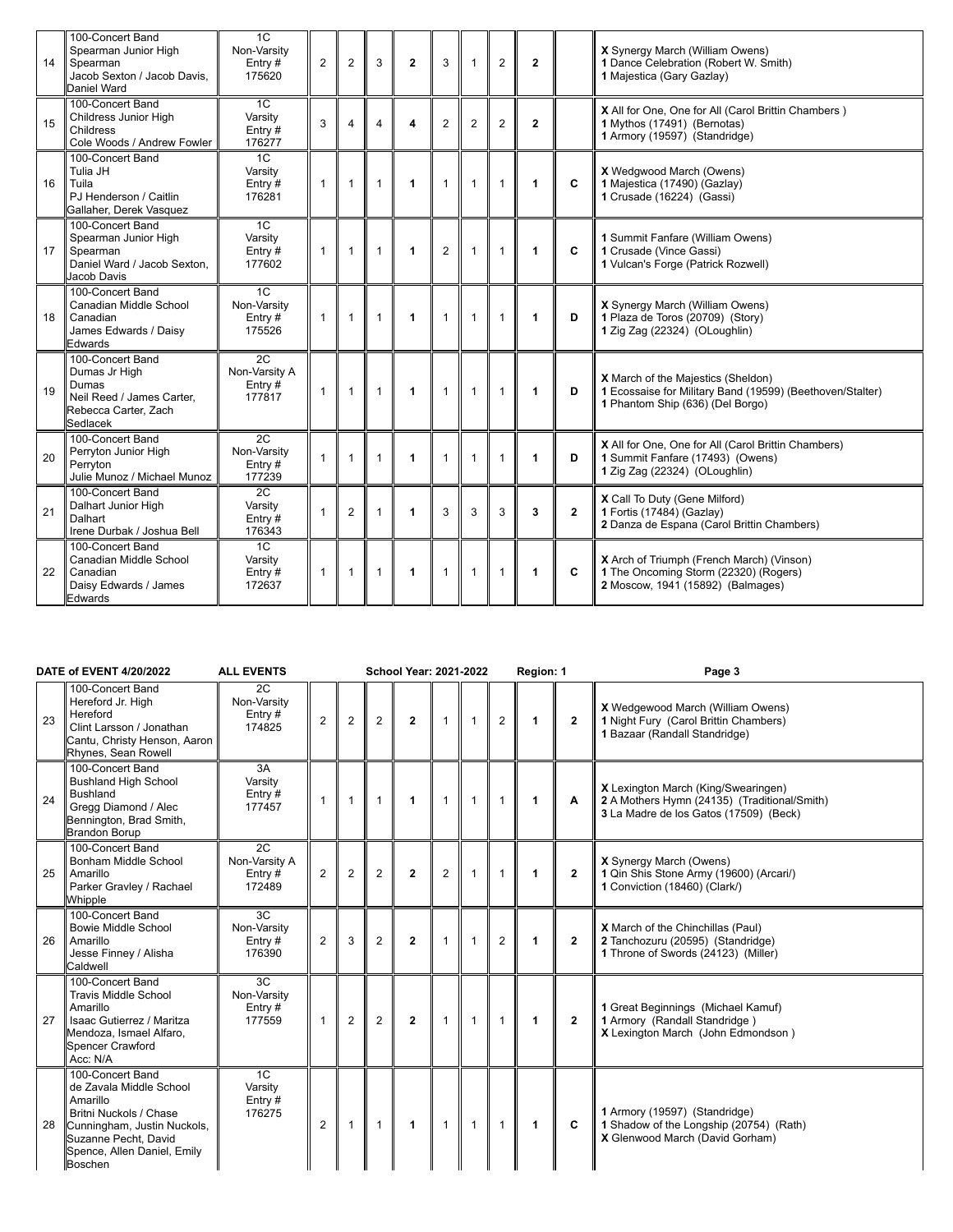| 29 | 100-Concert Band<br>Horace Mann Middle School<br>Amarillo<br>Terry Baker / Ismael Alfaro,<br>Spencer Crawford                     | 2C<br>Varsity<br>Entry $#$<br>176982 | $\overline{1}$ | $\mathbf{1}$   | $\overline{1}$ | 1              |                | $\overline{1}$ |                         |                | C              | <b>X</b> Captain Dane (William Owens)<br>2 Colliding Visions (17502) (Balmages)<br>1 Pinnacle (638) (Grice)                                  |
|----|-----------------------------------------------------------------------------------------------------------------------------------|--------------------------------------|----------------|----------------|----------------|----------------|----------------|----------------|-------------------------|----------------|----------------|----------------------------------------------------------------------------------------------------------------------------------------------|
| 30 | 100-Concert Band<br>Fannin MS<br>Amarillo<br>John De La Garza / Andres<br>Cardenas Casillas, Neil<br>Barbaro                      | 2C<br>Varsity<br>Entry#<br>177553    | $\overline{2}$ | $\overline{2}$ | $\overline{2}$ | $\overline{2}$ | $\overline{2}$ | $\overline{2}$ | $\overline{2}$          | $\overline{2}$ |                | X Plaza de Toros (Michael Story)<br>1 Shadow of the Longship (20754) (Rath)<br>1 Night Fury (20593) (Chambers)                               |
| 31 | 100-Concert Band<br>Crockett Middle School<br>Amarillo<br>Barry Blackwell / Ian Tackitt,<br>Sara Rhynes                           | 2C<br>Varsity<br>Entry $#$<br>176765 | $\overline{1}$ | 2              | $\overline{1}$ | 1              |                | $\overline{1}$ | $\overline{\mathbf{1}}$ | $\mathbf{1}$   | C              | X March of the Paratroopers (Mark Williams)<br>2 Hypnotic Fireflies (18466) (Balmages)<br>2 Hsien (19606) (Fox)                              |
| 32 | 100-Concert Band<br>Austin Middle School<br>Amarillo<br>Chris Rodriguez / Britni<br>Nuckols, Chase Cunningham                     | 2C<br>Varsity<br>Entry#<br>177785    | $\overline{2}$ | $\overline{2}$ | $\overline{2}$ | $\overline{2}$ | $\overline{2}$ | $\overline{1}$ |                         |                | $\overline{2}$ | 1 Stratosphere (635) (Beckham)<br>2 Japanese Pictures (18467) (Mixon)<br><b>X</b> Infinity (James Curnow)                                    |
| 33 | 100-Concert Band<br>Bonham Middle School<br>Amarillo<br>Rachael Whipple / Parker<br>Gravley, Robert Hinds, Scott<br><b>M</b> vers | 2C<br>Varsity<br>Entry $#$<br>172072 | $\overline{1}$ | 1              | $\overline{1}$ | 1              |                | $\mathbf{1}$   | $\overline{\mathbf{1}}$ | 1              | C              | X Crosswinds March (Swearingen)<br>2 Tanchozuru (Standridge)<br>2 Accolade (Himes)                                                           |
| 34 | 100-Concert Band<br>Bowie Middle School<br>Amarillo<br>Alisha Caldwell / Kyle<br>McDonald, Jesse Finney                           | 3C<br>Varsity<br>Entry $#$<br>176293 | $\overline{2}$ | 2              | $\overline{2}$ | $\mathbf{2}$   |                | $\overline{1}$ |                         |                | $\overline{2}$ | X Command March (Edmondson)<br>2 Sketches of Canada (play 2 mvts) (Story)<br>2 Scenes from the American West (play at least 2 mvts.) (Wilds) |

|    | DATE of EVENT 4/20/2022                                                                                                                         | <b>ALL EVENTS</b>                                 |                |                |                | School Year: 2021-2022 |                |                |                | Region: 1            |                | Page 4                                                                                                                                                         |
|----|-------------------------------------------------------------------------------------------------------------------------------------------------|---------------------------------------------------|----------------|----------------|----------------|------------------------|----------------|----------------|----------------|----------------------|----------------|----------------------------------------------------------------------------------------------------------------------------------------------------------------|
| 35 | 100-Concert Band<br><b>Travis Middle School</b><br>Amarillo<br>Maritza Mendoza / Isaac<br>Gutierrez, Ismael Alfaro,<br><b>Spencer Crawford</b>  | 3C<br>Varsity<br>Entry#<br>177551                 | $\overline{2}$ | $\overline{2}$ | 2              | $\overline{2}$         | 1              | $\mathbf{1}$   | $\mathbf{1}$   | $\blacktriangleleft$ | $\mathbf{2}$   | 2 Hawkeye Overture (Robert Sheldon)<br>X The Red Cape (James Meredith)<br>2 Joy (Frank Ticheli)                                                                |
| 36 | 100-Concert Band<br>Pampa Junior High<br>Pampa<br>Andrew Sedlacek / Daniel<br>Stout, John Benton, Dakota<br>Lancaster                           | 2C<br>Varsity<br>Entry#<br>177504                 | $\mathbf{2}$   | $\mathbf{1}$   | $\overline{2}$ | $\mathbf{2}$           | $\mathbf{1}$   | $\mathbf{1}$   | $\overline{1}$ | $\blacktriangleleft$ | $\mathbf{2}$   | 2 Crest of Nobility (147) (Sheldon)<br>2 Tanchozuru (20595) (Standridge)<br>X Conquista (David Shaffer)                                                        |
| 37 | 100-Concert Band<br>Canyon JH<br>Canyon<br>Ann Lough / Eric Perez, Eric<br>Rath. Luis Hernandez                                                 | 2C<br>Non-Varsity<br>Entry $#$<br>177455          | $\mathbf{1}$   | $\mathbf{1}$   | $\mathbf{1}$   | $\mathbf{1}$           | $\mathbf{1}$   | $\mathbf{1}$   | $\overline{1}$ | 1                    | D              | X Fort Canterbury March (Holsinger)<br>2 Colliding Visions (Balmages)<br>1 Bazaar (Standridge)                                                                 |
| 38 | 100-Concert Band<br>Westover Park Junior High<br>School<br>Amarillo<br><b>Andres Prieto</b>                                                     | 3C<br>Non-Varsity<br>Entry $#$<br>176668          | 1              | $\mathbf{1}$   | $\mathbf{1}$   | 1                      | $\mathbf{1}$   | $\mathbf{1}$   | $\mathbf{1}$   | 1                    | D              | X Monterey March (Pierre La Plante)<br>2 Colliding Visions (17502) (Brian Balmages (ASCAP))<br>3 Sketches of Canada (19608) (play all) (Michael Story (ASCAP)) |
| 39 | 100-Concert Band<br><b>Highland Park Middle School</b><br><b>AMARILLO</b><br>James Capes                                                        | 1C<br>Varsity<br>Entry#<br>176632                 | $\mathbf{2}$   | $\overline{2}$ | $\overline{2}$ | $\overline{2}$         | $\overline{2}$ |                | $\overline{2}$ | $\mathbf{2}$         |                | 1 Shadow of the Longship (20754) (Rath)<br>2 Colliding Visions (17502) (Balmages)<br>X Crosswinds March (James Swearingen)                                     |
| 40 | 100-Concert Band<br>River Road Middle School<br>Amarillo<br>William Scott / Dustin Olson                                                        | 1C<br>Varsity<br>Entry#<br>175493                 | 3              | $\overline{4}$ | $\overline{4}$ | 4                      | 3              | 3              | 3              | 3                    |                | X Mount Royal March (John Edmondson)<br>1 Sakura (Trad./Story)<br>1 The Oncoming Storm (Mekel Rogers)                                                          |
| 41 | 100-Concert Band<br>Stratford Jr. High School<br>Stratford<br>Bryce W Victory / Abigail<br>Hamby                                                | 1C<br><b>Varsity Combined</b><br>Entry#<br>177044 | $\overline{2}$ | 1              | 3              | $\mathbf{2}$           | $\overline{2}$ | $\mathbf{1}$   | $\mathbf{1}$   | 1                    | $\overline{2}$ | X March Supreme (John O'Reilly)<br>1 Atlantis (45) (McGinty)<br>1 Plaza de Toros (20709) (Story)                                                               |
| 42 | 100-Concert Band<br><b>Bushland Middle School</b><br><b>Bushland</b><br>Alec Bennington / Gregg<br>Diamond, Brad Smith,<br><b>Brandon Borup</b> | 2C<br>Varsity<br>Entry $#$<br>175321              | $\mathbf{1}$   | $\mathbf{1}$   | $\mathbf{1}$   | $\mathbf 1$            | $\mathbf{1}$   | $\mathbf{1}$   | $\overline{2}$ | 1                    | C              | X Monterey March (La Plante)<br>2 In a French Garden (Meyer)<br>2 Barbarossa (Himes)                                                                           |
| 43 | 100-Concert Band<br>Hereford JH<br>Hereford<br>Jonathan Cantu / Christy<br>Henson, Clint Larsson, Sean<br>Rowell, Aaron Rhynes                  | 2C<br>Varsitv<br>Entry#<br>174782                 | $\mathbf{1}$   | $\mathbf{1}$   | $\mathbf{1}$   | $\mathbf{1}$           | $\overline{2}$ | $\overline{2}$ | $\overline{2}$ | $\mathbf{2}$         | $\mathbf{2}$   | 0 Spania (Shaffer)<br>2 Japanese Pictures (Mixon)<br>2 Egyptique (19576) (Owens)                                                                               |